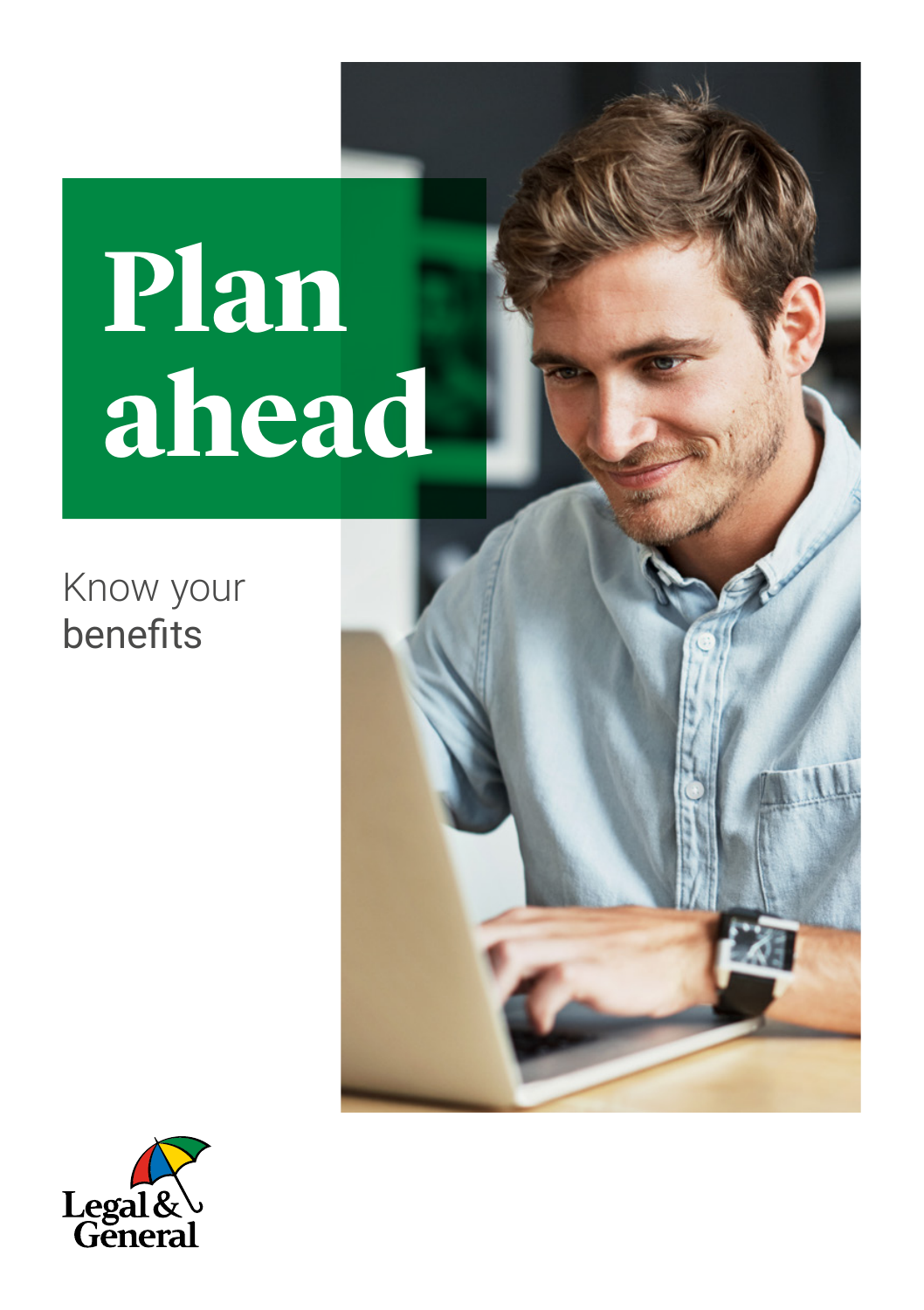## **Do you really know what your employee benefits are?**

Whether you've started a new job or been in your current role for a while, it's important to know what benefits your employer provides. Do you know what you're entitled to should you die or become too ill to work? Take a few minutes to complete this employee benefit checklist, and make sure you know how you'll be protected.

If you're not sure of any specifics, check your contract or speak to your HR department. Planning ahead now could help to ensure that you or your loved ones don't struggle with finances, at the time it's needed most.

| How much life cover is provided by your employer?                                                                                                                                      |                                                          |         |  |                             |  |  |  |  |
|----------------------------------------------------------------------------------------------------------------------------------------------------------------------------------------|----------------------------------------------------------|---------|--|-----------------------------|--|--|--|--|
|                                                                                                                                                                                        | This is often called Death in Service Benefit            | Total £ |  |                             |  |  |  |  |
| How much sick pay are you entitled to?                                                                                                                                                 |                                                          |         |  |                             |  |  |  |  |
|                                                                                                                                                                                        | number of weeks @ full pay of                            | £       |  | per week <sup>*</sup> = $E$ |  |  |  |  |
|                                                                                                                                                                                        | number of weeks @ half pay of                            | £       |  | per week* = $f$             |  |  |  |  |
|                                                                                                                                                                                        | number of weeks on Statutory Sick Pay of £99.35** =<br>£ |         |  |                             |  |  |  |  |
| *Assuming annual salary divided by 52 weeks<br>**State benefit rate correct as of April 2022<br>Total $f$                                                                              |                                                          |         |  |                             |  |  |  |  |
| Are you entitled to any other EXTRA benefits should you become ill?<br>(For example, critical illness cover?)                                                                          |                                                          |         |  |                             |  |  |  |  |
| Total value of extra employee benefits                                                                                                                                                 |                                                          |         |  | Total £                     |  |  |  |  |
| Is this enough?                                                                                                                                                                        |                                                          |         |  |                             |  |  |  |  |
| Would life cover or Death in Service Benefit amount provide enough<br>Yes/No<br>funds to help pay off your mortgage or keep your loved ones in their<br>rented home for a long period? |                                                          |         |  |                             |  |  |  |  |
| Have you considered what other savings or money you could rely on<br>Total $f$<br>if you were off work sick for a long period?                                                         |                                                          |         |  |                             |  |  |  |  |

#### Talk to your financial adviser today to ensure you and your loved ones are protected sufficiently. They'll talk you through all you need to know.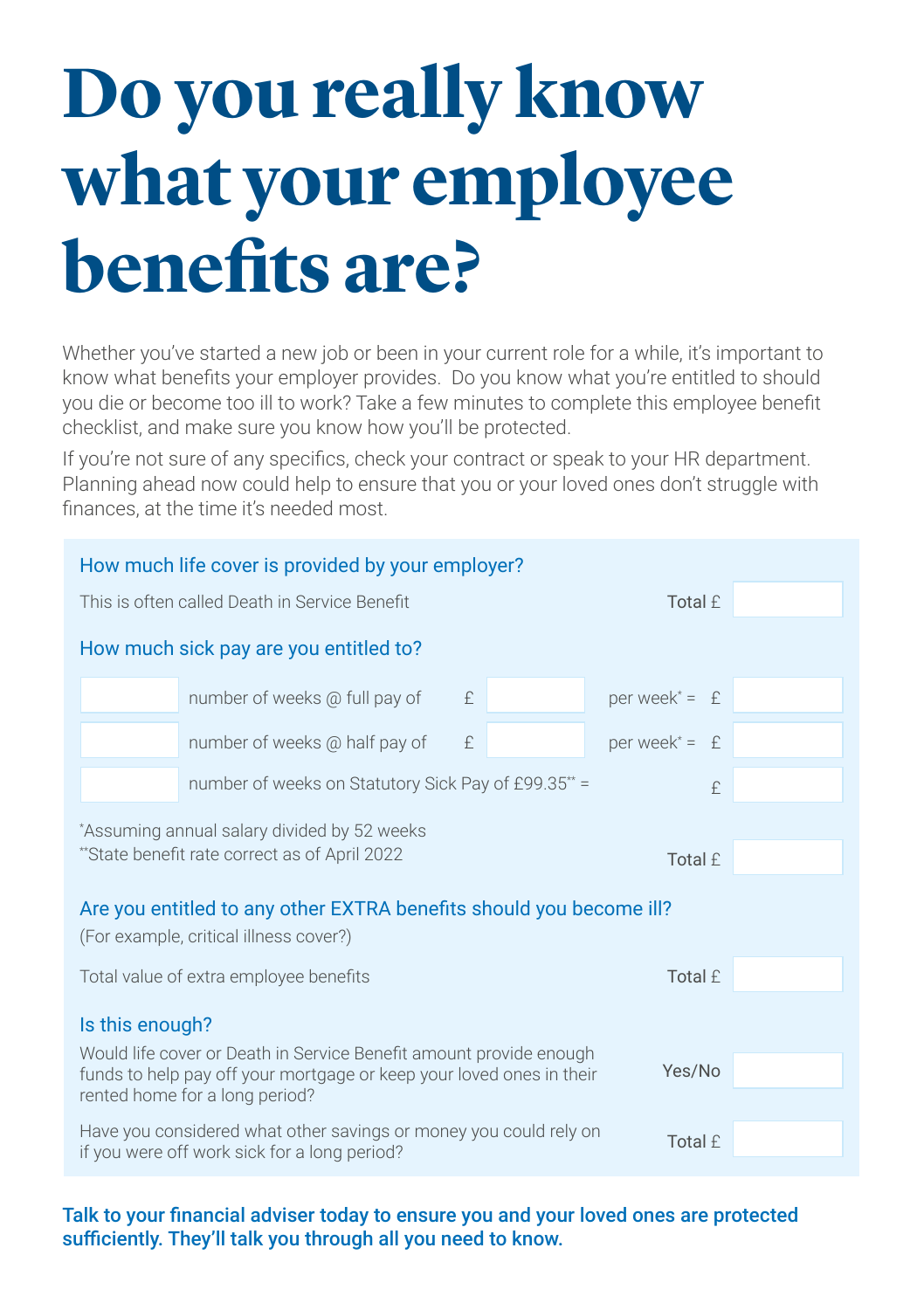### **Can I rely on state benefits?**

One of the main reasons people don't take out insurance, is that they think the state will cover them, if they were to become critically ill or die. But how much might the government provide, should the worst happen?

| <b>Reasons claimed</b>                                                                                                                         | <b>State benefit</b>                      | How much paid?                                                                                                                                                                                                                                                                    | For how long?                                                                                                                                                                |
|------------------------------------------------------------------------------------------------------------------------------------------------|-------------------------------------------|-----------------------------------------------------------------------------------------------------------------------------------------------------------------------------------------------------------------------------------------------------------------------------------|------------------------------------------------------------------------------------------------------------------------------------------------------------------------------|
| <b>Illness</b>                                                                                                                                 | <b>Statutory Sick Pay</b><br>(SSP)        | £99.35 a week                                                                                                                                                                                                                                                                     | Maximum of 28 weeks                                                                                                                                                          |
| <b>Illness and Disability</b><br>For example applies<br>when SSP finishes after<br>28 weeks                                                    | Employment and<br>Support Allowance       | For a Single person weekly rates:<br>• Assessment Phase: Single person<br>Under $25 - up$ to £61.05 a week<br>Over $25 - up$ to £77.00 a week<br>• Main Phase: Single person<br>Work related activity group - up to £77.00 a week<br>Support group - up to £117.60 a week         | Assessment Phase (for the<br>first 13 weeks)<br>Main phase (depends on<br>circumstances)                                                                                     |
| Long-term<br>health condition<br>Or disability, which<br>includes difficulties with<br>activities related to 'daily<br>living' and/or mobility | Personal<br>Independence<br>Payment (PIP) | Personal Independence Payment has two parts called<br>'components'<br>- Daily living component <sup>*</sup> - maximum of £92.40 a<br>week<br>- Mobility component** - maximum of £64.50 a week<br>Some people will be entitled to get just one component,<br>others may get both. | Depends on circumstances:<br>*if you need help looking<br>after yourself or managing<br>your medicines or<br>treatments<br>"if you can't walk or need<br>help getting around |

#### If your spouse or registered civil partner died before 6 April 2017

|                                    |             | First payment                                                                                                                                                                                                                                                                                   | Monthly payment |                                                                     |
|------------------------------------|-------------|-------------------------------------------------------------------------------------------------------------------------------------------------------------------------------------------------------------------------------------------------------------------------------------------------|-----------------|---------------------------------------------------------------------|
|                                    | Higher rate | £3.500                                                                                                                                                                                                                                                                                          | £350            |                                                                     |
| <b>Bereavement Support Payment</b> | Lower rate  | £2.500                                                                                                                                                                                                                                                                                          | £100            | You'll get a first payment<br>and then up to 18 monthly<br>payments |
|                                    | months.     | You may be able to get Bereavement Support Payment<br>if your husband, wife or civil partner died in the last 21<br>You must claim within 3 months of your partner's death<br>to get the full amount. You can claim up to 21 months<br>after their death but you'll get fewer monthly payments. |                 |                                                                     |

Bereavement Support Payment has replaced Bereavement Allowance (previously Widow's Pension), Bereavement Payment, and Widowed Parent's Allowance. For further detail, visit: [gov.uk/bereavement-support-payment](http://gov.uk/bereavement-support-payment)

Rates correct as at April 2022. This is just a guide. Complete details can be found on The Department for Work and Pensions website [www.dwp.gov.uk](http://www.dwp.gov.uk)

#### Speak to your adviser today about how you can help protect yourself financially. What have you got to lose?